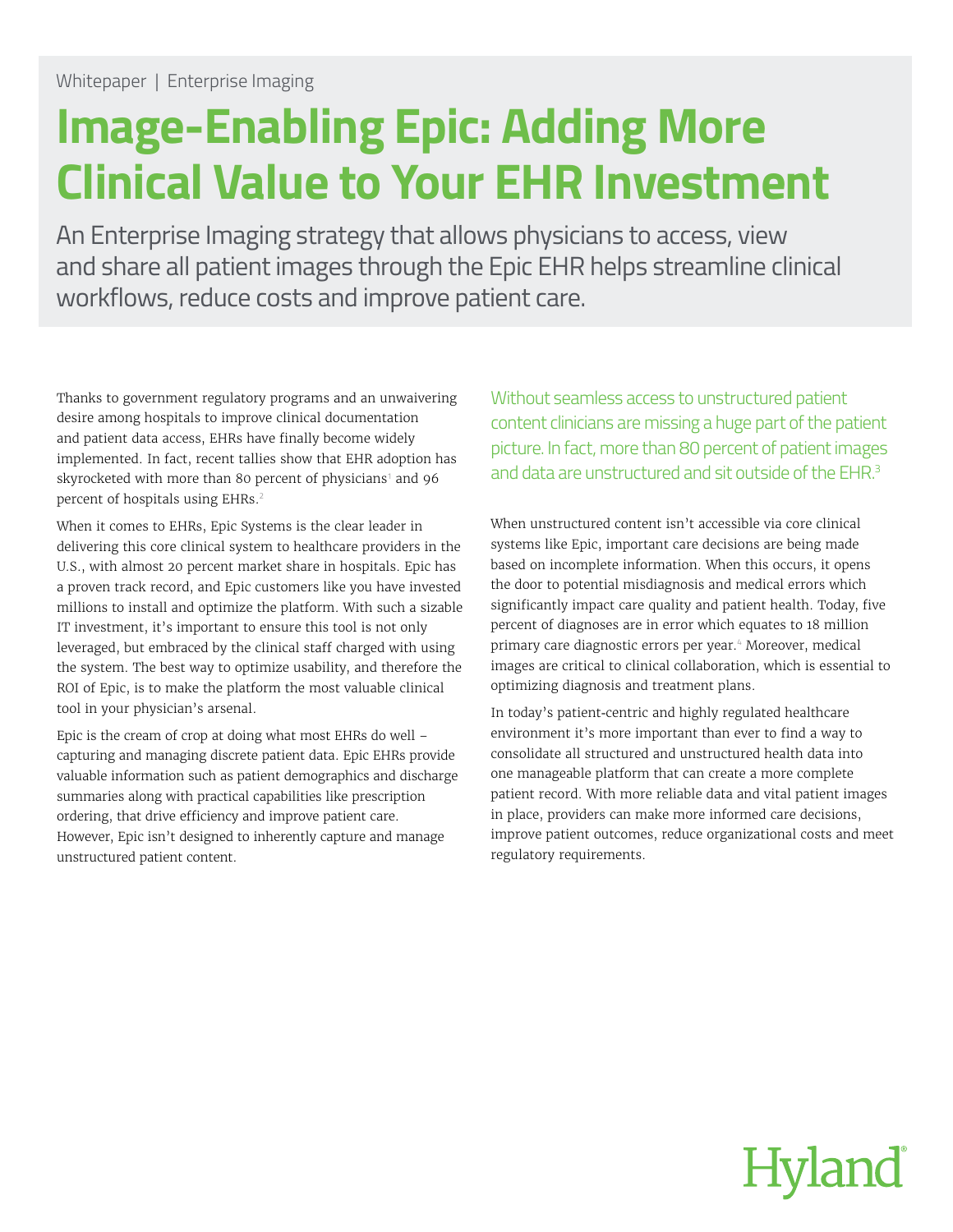# **Exploring image-enabling options**

In a healthcare environment where delivering coordinated, patient-centered care has become imperative, the ability to make medical images accessible via the EHR has become a top priority. Like most EHRs, Epic is only inherently equipped to display text-based radiology reports and not the actual diagnostic images themselves. However, making the image itself easily available to clinicians and patients via the EHR is vitally important to the clinical process and the overall care experience.

A "true EHR" really requires an unstructured content strategy that allows the EHR to access all important clinical data on a patient from across the healthcare enterprise.

There are a variety of ways you can choose to image-enable your Epic platform. A common approach is to directly interface Epic with existing Picture Archiving and Communications Systems (PACS). Furthermore, connecting cardiology and radiology PACS to Epic would provide clinicians with access to a large number of images. However, while this approach may address short-term demands, it isn't equipped to scale to meet future imaging needs and can't reduce the cost of siloed imaging solutions across the healthcare enterprise.

For example, many clinically-valuable images sit outside of PACS systems. These non-DICOM images include gastroenterology images and video (e.g. endoscopy and colonoscopy), ultrasound, dermatology images, surgery images and video, wound care photos and more. These images are typically stored in department-specific specialty systems which also are unconnected to the EHR. A PACS-based approach to imageenabling Epic would either ignore these assets or require direct interfaces between Epic and each individual departmental system to link these non-DICOM assets to the EHR. This could quickly become a costly and time-consuming programming and maintenance nightmare.

Another thing to keep mind is that it's not uncommon for radiology departments to request a new PACS system every few years. New PACS require new interfaces and possibly underlying infrastructure changes to core clinical systems like Epic, generating even more costs.

# **Moving towards a better solution: Enterprise Imaging**

A more future-proof path to image-enabling Epic is to take an Enterprise Imaging approach that incorporates a Vendor Neutral Archive (VNA), enterprise viewing technology and image acquisition and connectivity tools. Enterprise Imaging unites imaging information throughout a healthcare enterprise - using capture and connectivity solutions to consolidate patient images in PACS and other non-DICOM specialty archives - into a single, standards-based VNA that communicates seamlessly with all IT systems, including Epic. A centralized enterprise viewer integrated with Epic provides clinicians with both referential and diagnostic views of all images within the context of the patient record in the EHR.

Enterprise Imaging doesn't offer a one-size-fits-all technology solution. Organizations that take both a holistic and incremental approach, therefore, tend to be most successful. An effective Enterprise Imaging strategy needs to create a framework for standardization, provide resources to meet workflow needs and allow flexibility for organizational growth. To accomplish this, organizations should consider four key capabilities that can be implemented in any order:

**Connect:** Capture all medical images and related documents and integrate them with existing PACS and/or EHR systems.

**Manage:** Manage imaging content across the enterprise in a single repository with a VNA.

**View:** Access and interact with medical images and reports in any format and in a single view across the enterprise. Also provide access to other departments across the enterprise to imaging and document information that don't need EHR access, but do need access to unstructured information.

**Share:** Distribute images and data at the point of care through an image-enabled Epic EHR viewing capability, a health information exchange (HIE) and other resources.

By adopting an Enterprise Imaging strategy, hospitals and health systems can ensure medical images get into the hands of physicians and other clinicians for more informed decision making, while streamlining clinical workflows. As a result, organizations can make significant strides towards improving care quality and outcomes, reducing costs and meeting valuebased reimbursement requirements.

For more information on implementing an effective Enterprise Imaging framework, download the eBook **Enterprise Imaging: See What You've Been Missing**